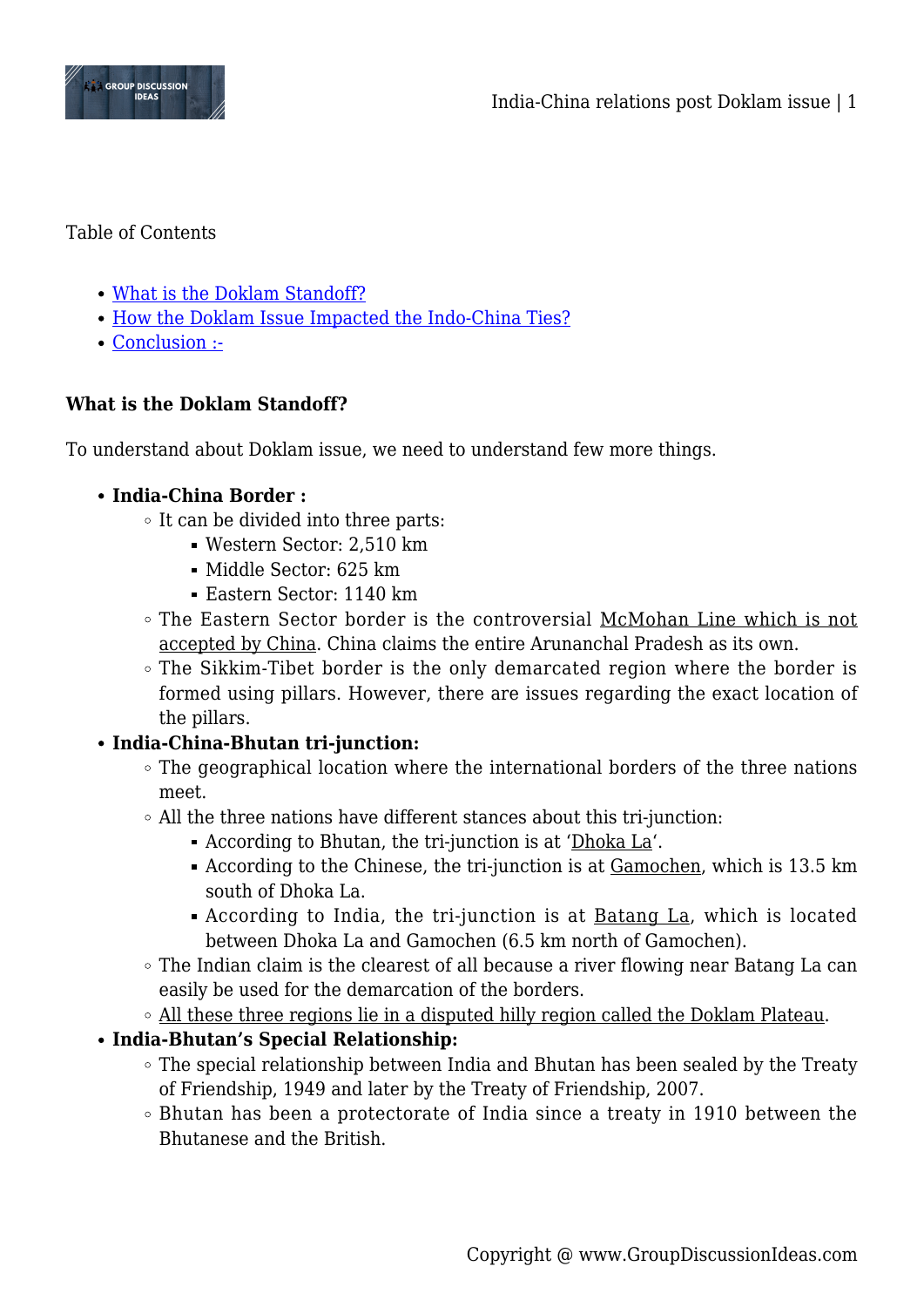

- The two treaties (of 1949 and 2007) make Bhutan militarily dependent on India.
- India's Eastern Army Wing and Eastern Air Command protect Bhutan also.
- The Indian Military Training Team (IMTRAT) plays a critical role in training Bhutanese security personnel.
- The Bhutanese foreign policy is almost completely guided by India.

## **The Doklam Standoff:**

- On 16 June, 2017, Chinese troops made an excursion into the disputed territory which is claimed both by India and Bhutan. They had road-building equipment with them and aimed at extending a road into the disputed territory.
- On 18 June, around 270 Indian soldiers, with weapons and 2 bulldozers, entered Doklam to stop the Chinese troops from constructing the road. Later on 29 June, Bhutan protested against the Chinese excursion.

## **The Significance of Doklam issue:**

- Had the Chinese been able to construct a road in the disputed area, they would have come much closer to the highly strategic Siliguri Corridor.
- The Siliguri Corridor is a very thin strip of land in the state of Bengal that connects the mainland India with the North-East of India.
- In an event of conflict between India and China, it will be extremely easy for China to cut off the NE from the mainland if it gets easy access to the Siliguri Corridor.
- Furthermore, the area just above Doklam in China has transport facilities like a railway track and a metalled road. Thus, it will be easier for China to supply equipment and troops into the region.
- It will also be easier for China to increase its trade links with Bhutan if the geopolitical centrality of Tibet in the South Asian region increases.

# **How the Doklam Issue Impacted the Indo-China Ties?**

- **Current Nature of the Ties:**
	- Both India and China withdrew their troops from Doklam on 28th August after more than two months of faceoff and the road construction has halted.
	- $\circ$  India and China have fought a decisive war in 1962 and there have been several such standoffs in the succeeding decades.
	- Both the nations are heavily armed, with China and India having the world's second and third largest armies respectively, and are nuclear powers.
	- Both the nations are the world's fastest growing economies and are each other's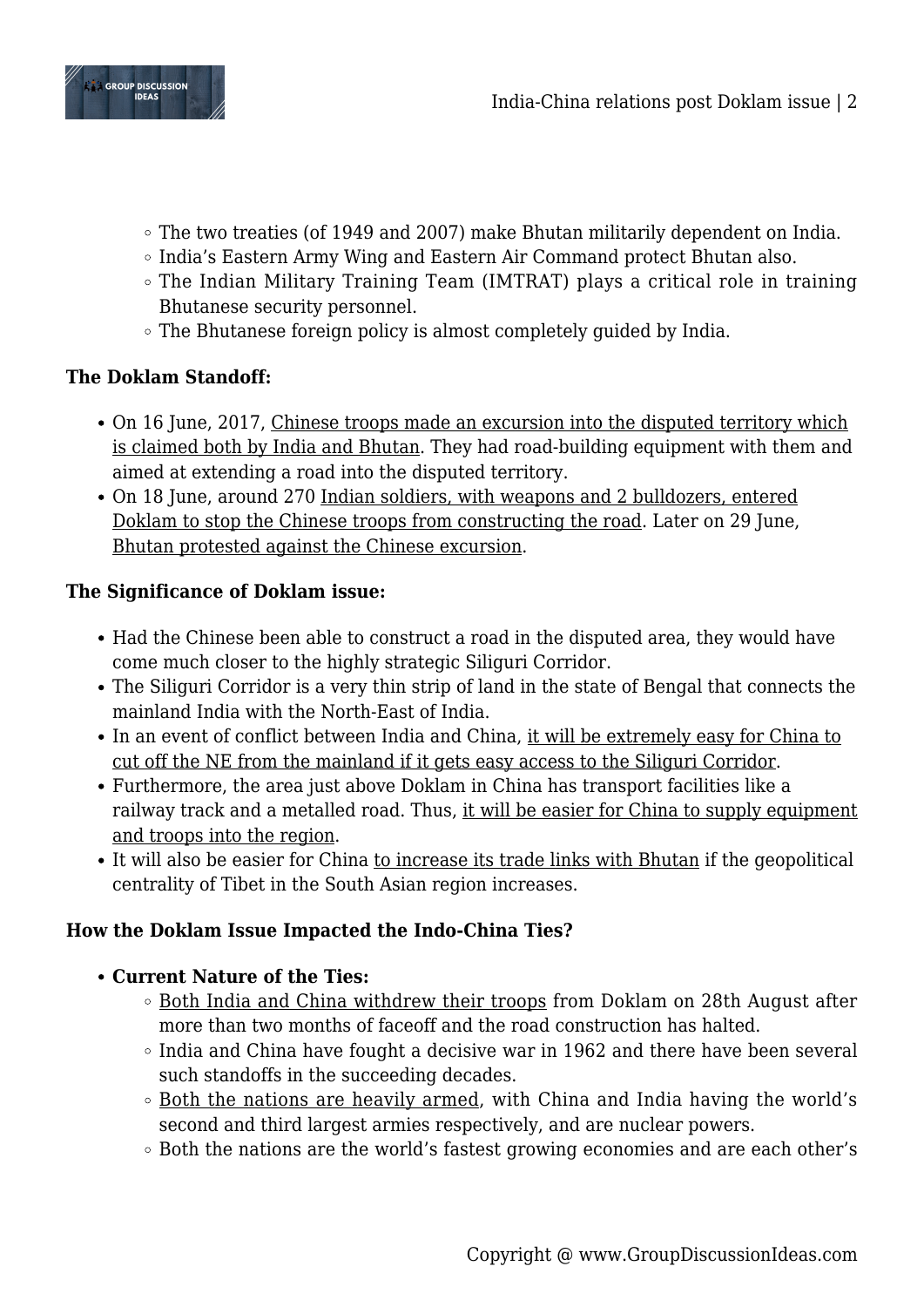

direct competitors in almost every respect.

- India and Bhutan were also the only two countries from the South-Asian region which refused to attend the Chinese BRI Summit, which is an ambitious economic partnership of China.
- One of the branches of the BRI, the China-Pakistan Economic Corridor passes through the PoK, which India has claimed to be a violation of her sovereignty the same claim put up by China against India in the Doklam Issue.
- Furthermore, China has been continuously blocking India's entry into the UN Security Council & NSG and also India's attempts to declare Masood Azhar as a designated terrorist.

## **Impact of Doklam issue on Indo-China Relations :**

- Obviously, the standoff strained the already strained diplomacy. The standoff was actually an open demonstration of the tensions prevailing between the two.
- $\circ$  Although the Chinese withdrew from the spot doesn't mean they won't return in the same way or the other. Incursions and manipulation of facts on the ground has been a time-tested technique of the Chinese – the one they used in the South China Sea. Thus, there is going to be further lack of trust between the two nations.
- The Chinese move shows the extent to which China has penetrated into South Asia. The loneliness of India was vivid as hardly any other country, whether in the Indian neighborhood or not, came up in Indian defense. China has been increasing its influence in the South Asian region as was seen recently when it received the contract to build the Hambantota port in Sri Lanka.
- There were voices in Bhutan as well that wanted a "balanced foreign policy" which is equivalent to opening up space for ties with China. It was also evident in the silence that Bhutan maintained while the standoff was in its climax.

# **Conclusion :-**

The Doklam standoff made us look into a few things:

- It is a self-help world for India when it comes to combatting China. Almost every country in the world has strong economic ties with China which none can forego for us.
- The Indian military infrastructure is an extremely dilapidated condition. There are not even the required numbers and length of perennial roads while there is a dense infrastructure on the Chinese side.
- It is time to accept the fact that India is still far from being a military match when it comes to China. Even in the Sikkim sector, where India has a strategic advantage, the